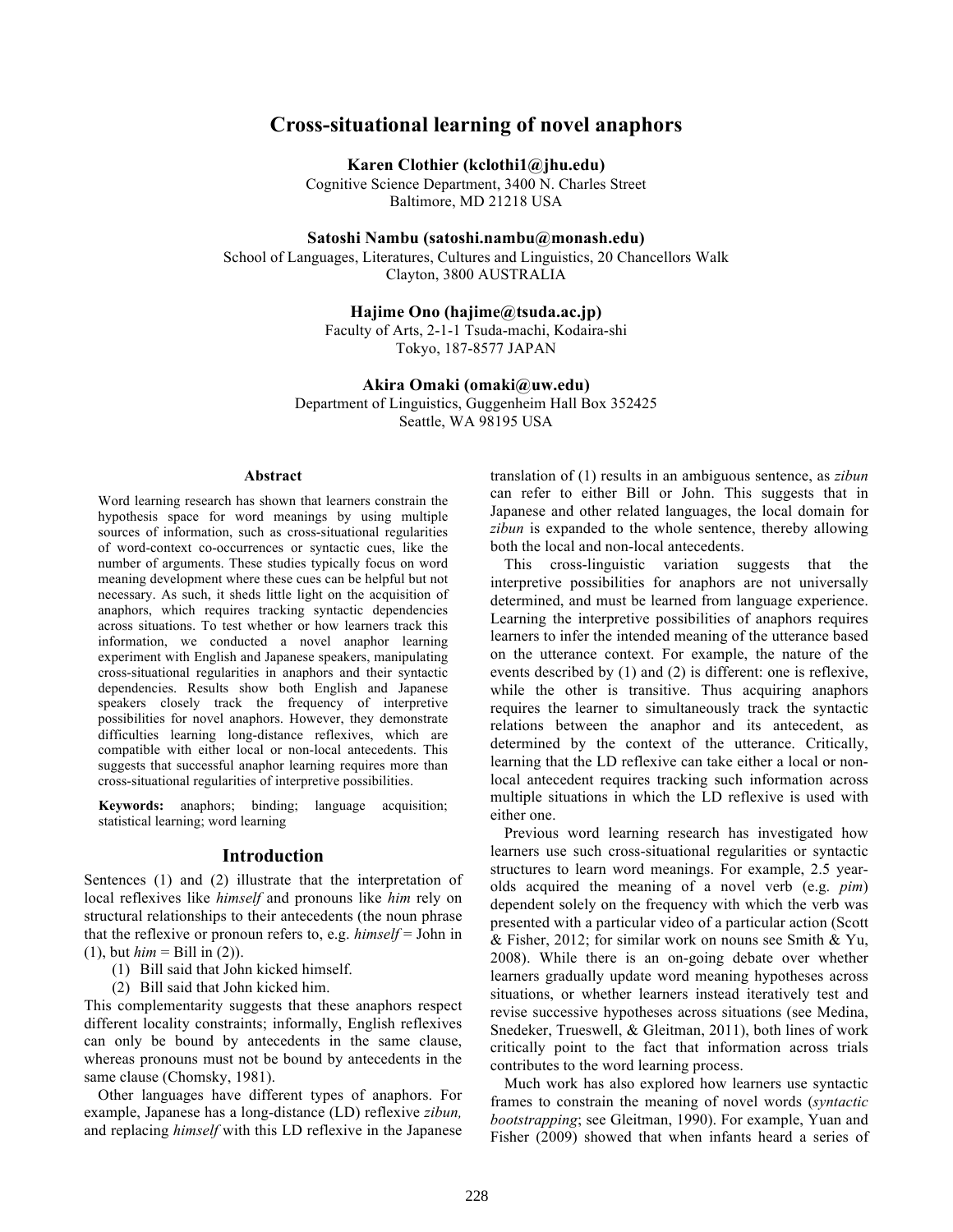transitive sentences with two arguments (e.g. *Jimmy blicked the cat*) in the absence of contextual information, they reliably interpreted the novel verb as referring to a causative event that requires two participants. On the other hand, presenting a series of intransitive sentences led infants to interpret the novel verb as referring to a single participant event. Such work shows that learners can use information from syntactic structures to narrow their hypotheses about word meanings.

In sum, the work reviewed above shows that learners make use of both distributional and linguistic cues. However, few studies have investigated the mechanism of anaphora acquisition, which requires tracking the crosssituational regularities of syntactic relations themselves. Research on anaphora acquisition mechanisms not only fills this empirical gap, but also provides a novel window into the constraints on cross-situational, statistical learning mechanisms.

The present study uses a novel anaphor learning experiment to investigate if and how participants use crosssituational co-occurrences of word form, contextual information, and syntactic structure. During the learning phase, participants are presented with sentence-picture pairs that contextually constrain the intended meaning of the target English sentence like (1) or (2) with a novel anaphor. We used three novel anaphors, following the interpretive possibilities of local reflexive (*botu*), pronoun (*sumu*), as well LD reflexive (*togu*). We included these three anaphor types for three reasons. First, this combination of anaphors is attested in Japanese and other languages, and therefore provides an ecologically valid anaphor system. Second, for English speakers, the Japanese LD reflexive is a new category of anaphor, so this allows us to simulate an actual learning process. Third, the local reflexive and pronoun are expected to be readily learnable for English speakers since both exist in English, and are also presented with a single interpretive possibility across trials. Thus, these anaphors can be used to validate this novel experimental procedure.

In order to probe the effectiveness of distributional information, we manipulated the frequency of two interpretive possibilities for the LD reflexive (i.e., *local antecedent*, akin to the meaning of (1), or *non-local antecedent*, akin to the meaning of (2)) by creating three between-subjects learning conditions: a Balanced condition where there were 50% local and 50% non-local antecedents; an LD-majority condition where 80% of the time the antecedent was non-local, and only local 20% of the time; and a Local-majority condition, where 80% of the time the antecedent was local, and only non-local 20% of the time.

If anaphor acquisition relies on accruing information and testing hypotheses across situations, then we would expect that a learner in the Balanced condition would be best able to learn the Japanese-style LD reflexive; encountering both interpretive possibilities should maximize learners' chances to realize the optionality of local and non-local antecedents.

However, there are two additional biases that may affect how learners use distributional information. For example, it has been proposed that in the absence of clear disambiguating information, learners are often biased to adopt syntactic structures that are easier to process in subsequent comprehension (e.g. Fedzeschkina, Newport, & Jaeger, 2016; Hawkins, 1999). With respect to processing LD reflexives, it has been found that at least in processing of Chinese LD reflexives, readers are biased to access local antecedents due to constraints on the working memory mechanism (e.g., Dillon et al., 2014). If this bias extends to anaphor acquisition, learners may struggle to learn the availability of the non-local antecedent with the LD reflexive, whereas even a relatively small percentage of input supporting the local antecedent may be sufficient to learn the availability of the local antecedent. Under this account, learners may in fact represent our LD-majority condition as if it were a 'Balanced' condition, because this local binding bias would enhance the availability of the local antecedent while dampening that of the non-local antecedent. If this is the case, then learners in the LDmajority condition – instead of the Balanced – should be best able to realize the optionality of local and non-local antecedents with the LD reflexive.

Another potential source of bias, which may be particularly relevant to the present study, is the influence of anaphors in the participants' native languages. The second language (L2) acquisition literature has found evidence for strong first language influence on the L2 acquisition of anaphors. For example, Yuan (1998) showed that Japanese speakers learning the Chinese LD reflexive were more likely to accept non-local antecedents than English speakers learning Chinese. Conversely, Japanese speakers learning English struggled to rule out non-local antecedents for English reflexives in a similar task (Hirakawa, 1990). Together, these results suggest that learners tend to 'transfer' and expect the same anaphors in their L2. Given that our study explores how adult learners acquire a novel anaphor, anaphors in the native language may constrain what can be learned within a single experimental session.

To investigate the native language influence on anaphor acquisition, we conducted this experiment with English native speakers and Japanese native speakers. If prior knowledge affects novel anaphor acquisition, then we would expect a contrast between the English and Japanese group: English speakers should struggle to learn the optionality in the LD reflexive, whereas Japanese speakers should be able to correctly learn the novel LD reflexive based on their knowledge of *zibun* in their native language.

## **Experiment**

## **Participants**

Fifty-seven native English-speaking members of the Johns Hopkins University community participated in the experiment. They were compensated with course credit or \$10 cash. According to self-reports, none of the participants knew languages with LD reflexives. Participants were randomly assigned to one of the three learning manipulation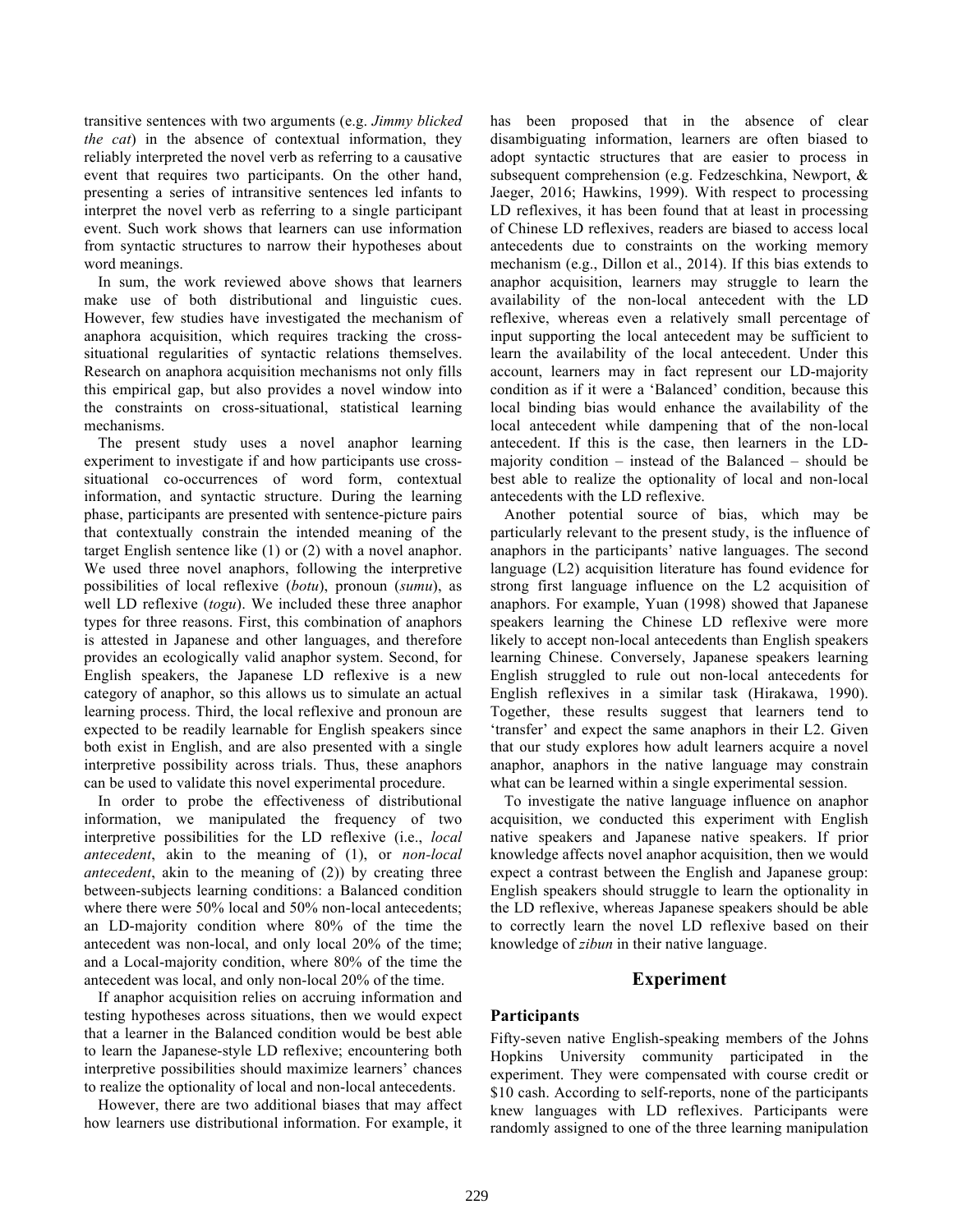conditions. All participants completed a learning phase and then a test phase in the same session.

In addition, 57 native Japanese-speaking students from Tsuda College participated in the Japanese version of the same experiment. They were compensated \\$1000. Performance in an English cloze task (adapted from Kobayashi, 2002) revealed intermediate syntactic and semantic knowledge in English (maximum possible score: 25;  $M = 15.529$ ,  $SE = 4.130$ , suggesting the relative dominance of Japanese over English.

# **Materials**

**Learning Phase Trials** The 78 sentences for the Learning Phase were English sentences with clausal embedding (e.g. *John {said/remembered} that Susan combed {botu/togu/sumu}*), where *botu*, *togu* and *sumu* were the novel words used as the local reflexive, LD reflexive, and pronoun respectively. These anaphors were not marked for gender. Three main clause verbs (*comb*, *wash*, *fan*) were used once with both *said* and *remembered*. Using these six sentence frames, three male and three female character names were permuted to create 24 sentences containing the local reflexive and 24 containing the pronoun. For the local reflexive sentences, one sentence for each main clause verb was replaced with a mono-clausal sentence with the same verb. Taking these local reflexive sentences (including the mono-clausal sentences) and adding 6 additional embedded clause sentences following the same procedure described above created the 30 sentences containing the LD reflexive.

In order to make the intended interpretation of each sentence clear, throughout the experiment pictures were paired with each sentence to form a trial. Local reflexive sentences were depicted with pictures showing the syntactically local noun phrase as the antecedent of the anaphor; pronoun sentences were depicted with pictures showing the syntactically non-local noun phrase as the antecedent of the anaphor (as in Figure 1). Critically, LD reflexive sentences were depicted with either type of picture; referred to as the *local antecedent* in the former case, and the *non-local antecedent* in the latter.



Figure 1: An example picture-sentence pair with *togu* (the novel LD reflexive), which illustrates the non-local antecedent (Adam washing David). The local antecedent version of this trial type would picture Adam washing himself inside the speech bubble.

**Learning Conditions** The picture-sentence pairs were used to create three different distributions of LD reflexive interpretations. For the Balanced condition, 15 LD reflexive sentences were paired with local antecedent pictures (including the necessarily local mono-clausal sentences, which appeared with a single character performing an action to themselves, with no speech bubble); the remaining 15 sentences appeared with non-local antecedent pictures. For the LD-majority condition, 24 sentences appeared with nonlocal antecedent pictures, while the remaining six sentences (including the three mono-clausal sentences) appeared with local antecedent pictures. For the Local-majority condition, 24 sentences (including the three mono-clausal sentences) appeared with local antecedent pictures, while the remaining 6 appeared with non-local antecedent pictures. This resulted in an 80%/20% distribution in the two unequally distributed conditions.

**Picture Verification Test** To create the sentences for the picture verification test, one set of six embedded clause sentence frames for each anaphor was reused with three new main clause verbs (*splash*, *paint*, *measure*). To create the trials, half the sentences were paired with their appropriate picture as described above to make *match trials*, and the other half was paired with the inappropriate picture (e.g. a non-local picture with a local reflexive sentence) to make *mismatch trials*, making sure that a roughly equal number of each anaphor, embedding and main clause verbs were in both sets of trial types. $<sup>1</sup>$ </sup>

**Materials for the Japanese experiment** For the Japanese version of this experiment, the Japanese sentence materials were constructed in a very similar way as in the English experiment. However, because Japanese verbs are more selective in their argument structure, we were forced to change the events depicted in order to maintain natural sounding sentences, opting for a construction where the anaphor is marked with the dative particle -*ni*. The events depicted in the Japanese learning materials were: sticking tape to someone (\_\_-*ni gamutepu-wo haru*), wrapping a ribbon around someone (\_\_-*ni ribbon-wo makitsukeru*), and loading a log onto someone (\_\_*-ni maruta-wo noseru*)*.* In the test they were: spilling water onto someone (*\_\_-ni mizuwo kakeru*), putting paint on someone (*\_\_-ni enogu-wo nuru*), and pinning an award on someone (\_\_*-ni bajji-wo tsukeru*). All stimuli were presented in Japanese using hiragana and kanji, with novel anaphors spelled in katakana.

## **Procedure**

The procedure was identical for the two language groups, but the Japanese version was carried out in Japanese by trained native Japanese-speaking research assistants.

Since both local and non-local antecedents are acceptable for the LD reflexive, there were no mismatch trials for this anaphor in the embedded clause sentence types discussed here.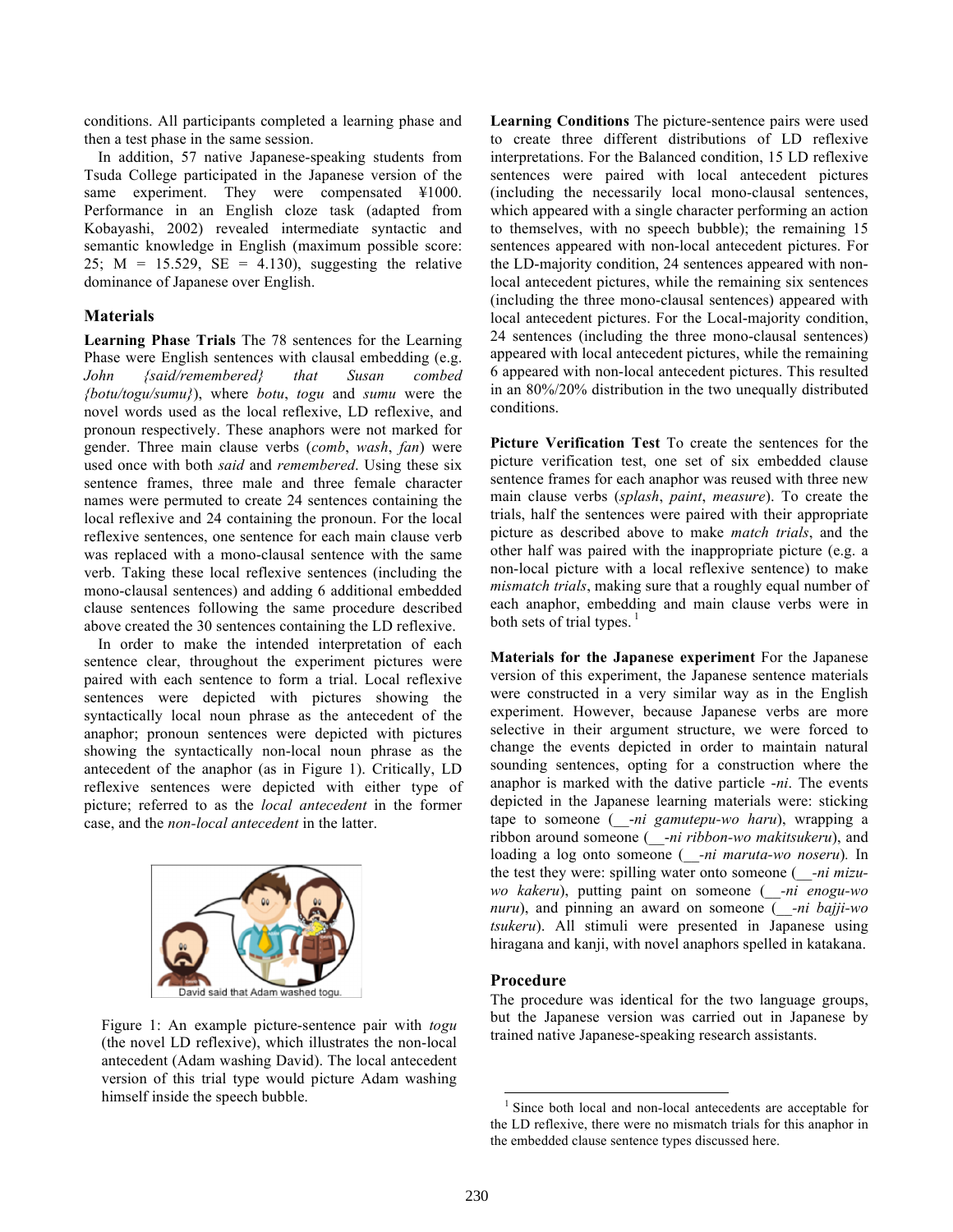**Learning Phase** This experiment was implemented in PsychoPy (Pierce, 2007). During the Learning Phase the participant was presented with one picture-sentence trial at a time. They were instructed to read the sentence aloud, and take as long as they needed to figure out the meaning of the novel word. They used the space bar to progress to the next trial, working at their own pace.

Participants were instructed to infer the meaning of novel words they would encounter in the experiment. The instructions explicitly stated that the novel words may or may not correspond to existing words in their native language. After the instructions, there were three blocks of learning trials, consisting of 26 trials each, with eight sentences each for the local reflexive and pronoun, and 10 LD reflexive sentences (including 1 mono-clausal local and one LD reflexive sentence).

In order to motivate participants during the learning phase, these learning blocks were interspersed with two quiz blocks containing 12 picture verification test trials, four for each anaphor. At the start of the first quiz block participants were given brief instructions telling them to respond 'match' if the sentence appropriately described the picture based on what they thought the novel words meant. There were two practice trials. No feedback was provided.

The order of these learning blocks, and of the quiz blocks was counter-balanced across participants to control for any list order effects. The trial presentation order was randomized within each block using PsychoPy's trial randomization function. Participants typically completed this phase in 20-30 minutes.

**Test Phase** Participants were given the picture verification test as described above for the quiz trials. Again, they were told to indicate if the sentence described the picture by pressing either 'f' for match or 'j' for mismatch. The trials were presented randomly, with a break halfway through. Participants typically completed the test phase in 20-30 minutes.

## **Results**

For statistical analyses of the data, the picture verification responses from each language group were entered into a mixed logit model (Jaeger, 2008) with the acceptance response (i.e. the picture and the sentence description match) as the dependent variable. We used learning condition, picture antecedent and anaphor type, and the twoand three-way interactions as predictors, and participant and item as random effects.

**English** Figure 2 shows the results for the English-speaking participants. On average, participants in all three learning conditions were more likely to accept the local reflexive with a local antecedent ( $\beta$  = 1.568, z = 13.239, p < .000) and less likely to accept the pronoun with a local antecedent ( $\beta$  =  $-1.531$ ,  $z = -12.833$ ,  $p < .000$ ). This was an expected pattern given that local reflexives and pronouns exist in English, and the input provided consistent information. This



Figure 2: Mean acceptance rates, split by each anaphor given a particular antecedent, across the three learning conditions, from English speaking participants.

reassured us that the task was achievable given consistent input. We turn now to the optionality in the LD reflexive.

With respect to the acquisition of the LD reflexive, we had initially expected participants in the Balanced condition to show the best ability to accept the LD reflexive in both local and non-local antecedent trials. However, this expectation was not confirmed, as the acceptance rate for the LD reflexive was not high in either local or non-local antecedent trials (Figure 2). In order to explore the impact of distributional regularities, we conducted planned pairwise analyses and compared response rates for the LD reflexive across the three learning conditions. Participants in the Local-majority condition and LD-majority condition showed a reliable preference to accept the LD reflexive with the antecedent that was frequently presented in the input (Local-majority condition:  $\beta = 1.211$ ,  $z = 6.336$ ,  $p < .001$ ; LD-majority condition:  $β = -1.024$ ,  $z = -5.201$ ,  $p < .001$ ). Finally, when response rates for the LD reflexive were compared across the three conditions, participants only showed a strong preference for an antecedent in the Local condition ( $\beta$  = 1.211, z = 6.336, p < .001) and the LD condition ( $\beta$  = -1.024, z = -5.201, p < .001), not the Balanced condition. Furthermore, in a model considering only acceptance rates of the LD reflexive in the Balanced condition, there was no significant preference for either antecedent ( $\beta$  = 0.614, z = 1.547, p = .122), suggesting that participants in the Balanced condition truly were responding at chance on a given LD reflexive trial. This pattern of responses suggests that participants' behavioral response patterns reproduced the distributional regularities they observed in their input.

Moreover, participants in the LD-majority condition were less likely to accept the local antecedent with the LD reflexive compared to those in the Local-majority condition ( $\beta$  = -0.823, z = -6.119, p < .000), or those in the Balanced condition ( $\beta$  = -0.347, z = -2.593, p = .010). Similarly, participants in the Local-majority condition were more likely to accept the LD reflexive with local antecedents compared to those in the Balanced condition (β = 0.340, z =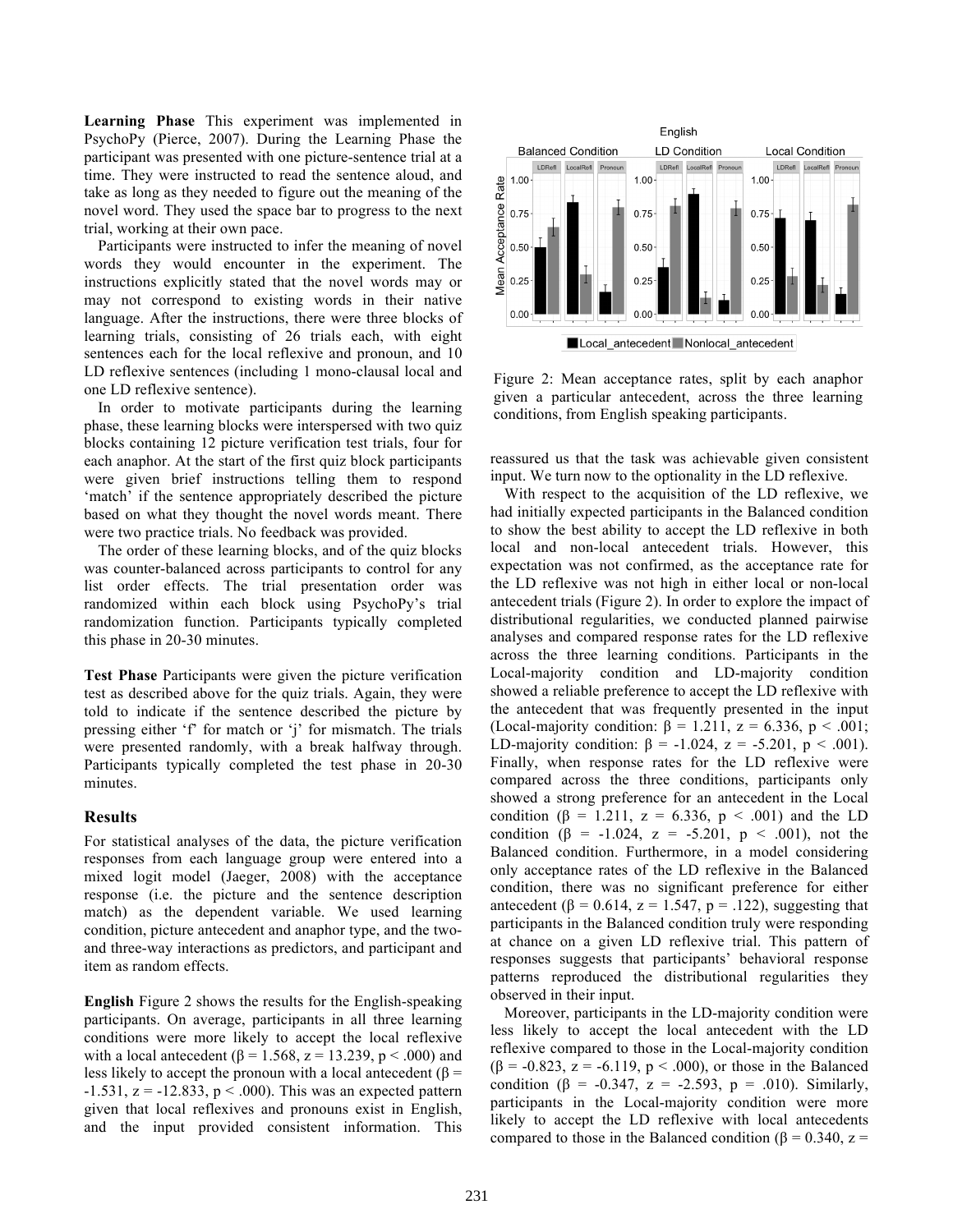2.775, p = .006), and the LD-majority condition ( $\beta$  = 0.823,  $z = 6.119$ ,  $p < .000$ ). These patterns suggest that participants in the unequally distributed learning conditions also reproduced the rate at which the local or non-local antecedents appeared in their input.

**Japanese** Figure 3 shows the results for the Japanesespeaking participants. Overall, Japanese speakers' response patterns were very similar to those of English speakers. Participants across the three learning conditions accepted the local reflexive more often with local antecedents ( $\beta$  = 1.196,  $z = 10.524$ ,  $p < .001$ ) and rejected the pronoun with local antecedents (β = -1.275, z = -10.519, p < .001). Japanese speakers were also sensitive to the distributions in their learning condition. When participants in the Balanced condition were compared to those in the Local-majority condition, there was no significant difference in their acceptance rates for the two antecedents with the LD reflexive (β = 0.208, z = 1.378, p = .168)<sup>2</sup>. But like English speakers, participants in the LD condition compared to the Balanced were less likely to accept the LD reflexive with a local antecedent (β = -0.637, z = -4.757, p < .000).

Pairwise analyses of the LD reflexive data at each group level again reveal the similarity between English and Japanese speakers. Participants only showed a strong preference for a local antecedent in the Local-majority condition (β = 0.787, z = 4.065, p < .001) and non-local antecedent in the LD-majority condition ( $\beta$  = -1.062, z =  $-5.228$ ,  $p < .001$ ), but no clear preference was observed in the Balanced condition. Furthermore, in comparison to participants in the Local-majority condition, those in the LD-majority condition were less likely to accept the LD reflexive with local antecedents (β = -0.679, z = -5.228, p < .000). Finally, when response rates for the LD reflexive were compared across the three conditions, participants only



Figure 3: Mean acceptance rates, split by each anaphor given a particular antecedent, across the three learning conditions, from Japanese speaking participants.

showed a strong preference for an antecedent in the Local condition ( $\beta = 0.787$ ,  $z = 4.065$ ,  $p < .001$ ) and the LD condition ( $\beta$  = -1.062, z = -5.228, p < .001), not the Balanced condition. In the model considering only acceptance rates of the LD reflexive in the Balanced condition, there was again no significant preference for either antecedent ( $\beta$  = -0.493, z = -1.215, p = .224).

Overall, participants across both language groups show strikingly similar response patterns. They were only willing to accept each anaphor following the distribution of antecedent co-occurrences provided in their input, even when the optionality presented there resembled their native language (i.e. Japanese speakers). Results also suggest that the chance responding in the Balanced condition across both language groups was not the result of different individuals preferring different antecedents, rather as a group these participants are simply reproducing the statistical regularities in their input.

#### **Discussion**

The present study used a novel anaphor learning paradigm to investigate cross-situational learning of novel anaphors. Overall, we found that participants in our study appear to track the distribution of syntactic structures across situations to constrain their anaphor acquisition. The fact that learners reproduced the distribution of local vs. non-local interpretations for the LD reflexive indicates that the input distribution was guiding the process of anaphor acquisition. This kind of probability-matching behavior, which has been reported in other statistical learning paradigms (e.g. Hudson Kam & Newport, 2005), further illustrates humans' ability to reproduce and learn regularities in their input from simple frequency tracking (c.f. Estes, 1976). Furthermore, the fact that there was little difference between the two language groups – specifically the fact that Japanese speakers, like English speakers, treated the LD reflexive as a local reflexive or pronoun based on their learning condition rather than following the interpretive possibilities of their native *zibun* – suggests that biases to copy and reproduce regularities in the input distribution played a more important role than other potential biases (e.g. processing biases or L1 influence).

One of the main research questions in this study concerned how participants handle the optionality in the interpretive possibilities of the LD reflexive, and how manipulating the distribution of those two options would affect acquisition. The results demonstrate that learners struggle to acquire the optionality of the LD reflexive, regardless of their native language. Participants in the unequally distributed learning conditions appeared to treat the antecedent that only appeared 20% of the time as noise, ignoring it during learning, and accepting roughly that same rate of 'noise' during test (for all three anaphors). In other words, participants in the LD-majority and Local-majority conditions simply treated the LD reflexive as another form of either the pronoun or local reflexive, respectively.

 <sup>2</sup> However, the main model shows that overall participants in the Local condition were more likely to accept the LD reflexive with the local antecedent ( $\beta = 0.517$ ,  $z = 3.444$ ,  $p = .001$ ).